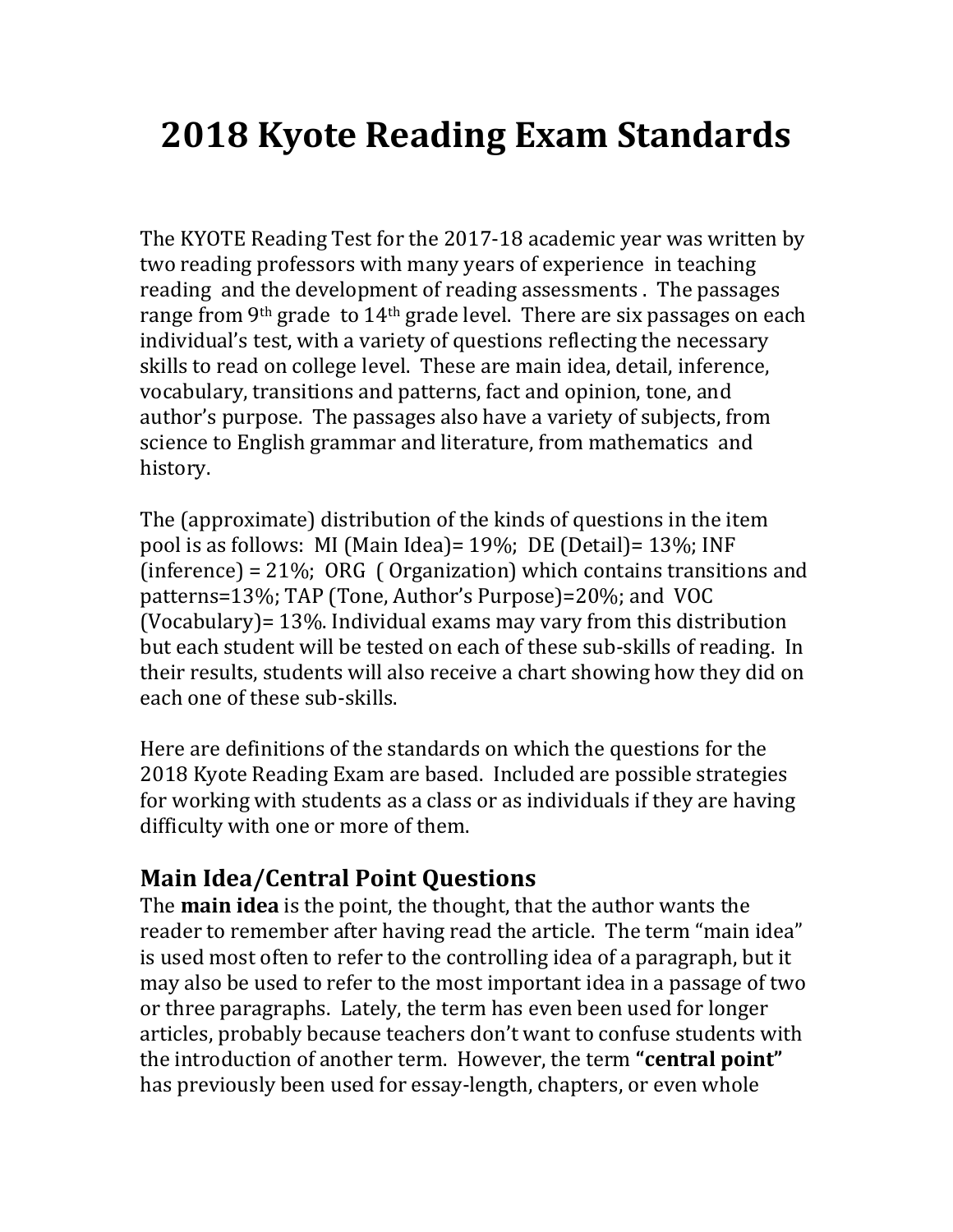books. We have elected to incorporate both terms so that a student is not misled because of use of a term.

The **main idea** is usually taught from at least fourth grade on throughout reading instruction. It is helpful to tie the concepts of **main idea and central point** to the writing instructor's use of the terms "topic sentence" for paragraphs and "thesis" for longer writing assignments. These are mirror images of each other; the topic sentence is the main idea of the author's paragraph or paragraphs and the thesis is the main idea/central point of the author's essay, chapter, or book. In teaching or reviewing the concepts for standardized testing, it is helpful to review the common errors that students make, both in writing and reading. Often students in both cases select an idea, in writing, or a sentence in reading, that is too narrow and may actually be a particularly interesting detail that has caught the attention of the student. The reading student then loses sight of what he is supposed to have learned from the paragraph, and the writing student suddenly finds he or she has nothing more to say than the sentence that has just been written.

Here is an example of such a sentence:

The optometrist met the patient today.

On the other hand, students can select a sentence or write a sentence that is much too broad. The sentence is too big an idea for the paragraph or piece of writing that is being read or written to contain. The piece of writing or the article contains an idea that could fit under that umbrella, but the main idea of the passage is more specific than that broad statement.

An example is: Optometrists serve many people who have eye problems.

So, kind of like the three bears, the trick is to train students to look for and/or create a sentence that is "just right." All the other ideas or sentences in the paragraph or paper should support that idea. A possible example of a good **main idea** or **topic sentence** on this subject is: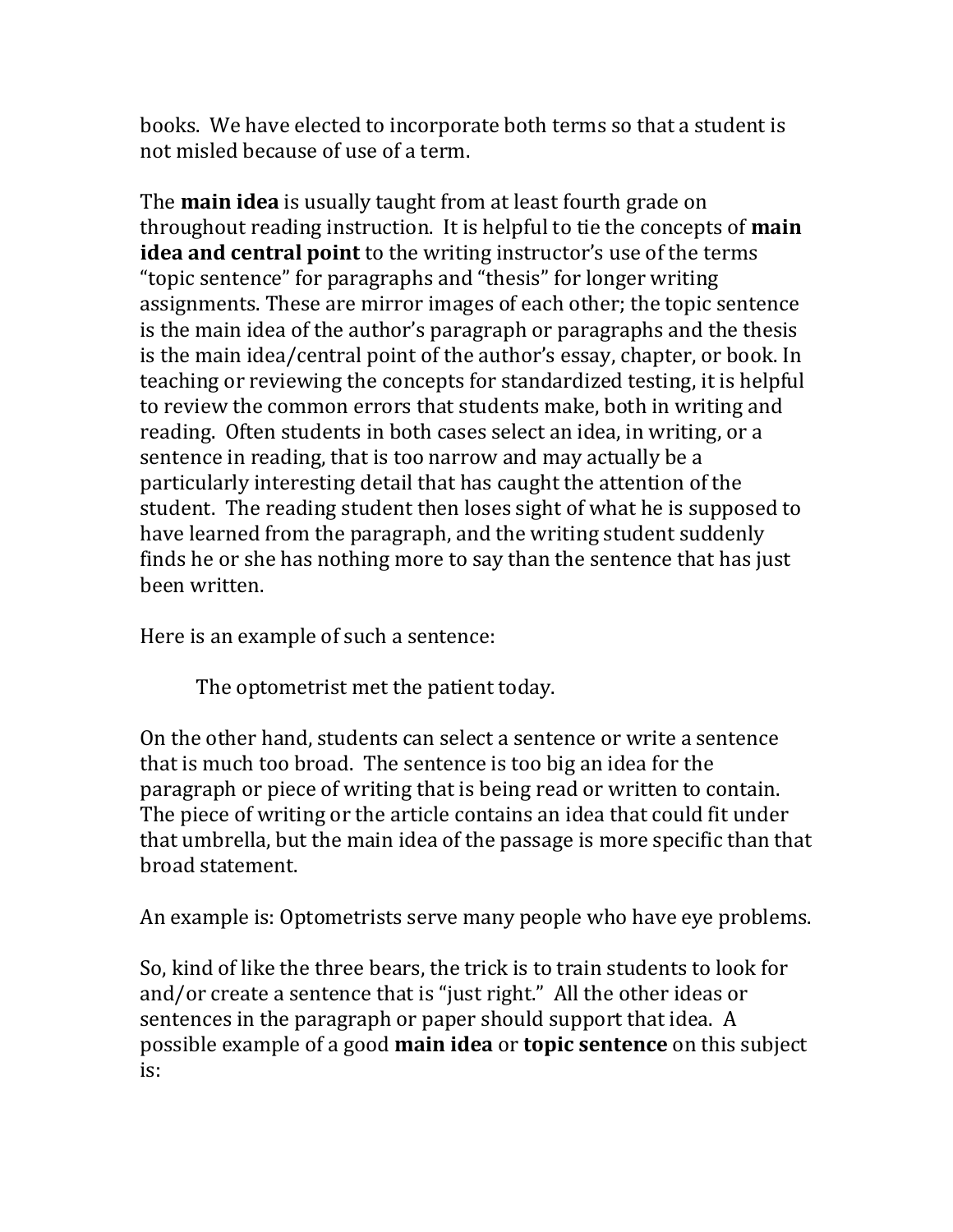Steve visited the optometrist today to determine how he is responding to cataract surgery.

The rest of the paragraph should offer sentences that support this one, such as sentences about his experience at the surgeon's, his ability to see clearly at this time, his observations about his changing sight, and, then, of course, what the optometrist has said.

An example of a **central point/thesis** statement might be:

Cataract surgery is becoming a common occurrence for the older population, and patients benefit from knowing exactly what will occur during such surgery.

The article will then follow, with paragraphs on how the diagnosis is made, the choices of a surgeon and site of the operation and guidance in how to make them, the operation itself, and then the post-surgery follow-up. All paragraphs should give information about the surgery from beginning to end care in order to support the central point, that patients need to know what to expect.

# **Detail Questions**

**Detail** questions are the easiest to answer, because the answer appears right in the text. The student should be able to scan the passage and find the answer. The danger is that the student will, first, not have read the passage completely in an effort to save time, or, second, will not, when returning to the passage to find the answer, read carefully enough to be able to discern which of several close answers in the question is correct. Many reading instructors encourage the students to read the entire passage first, or at least skim it, in order to get the context and wider picture of all the questions, and then, when they have found the appropriate sentence or sentences, to take the time to read a sentence above and below the information they are looking for to ensure that they have all the information needed to make a good choice. Other reading instructors suggest that students skim the questions first, in order to know what they should look for in the passage. Whereas the first method possibly costs time, this method makes the possibility that the student will read with such concentration on finding answers that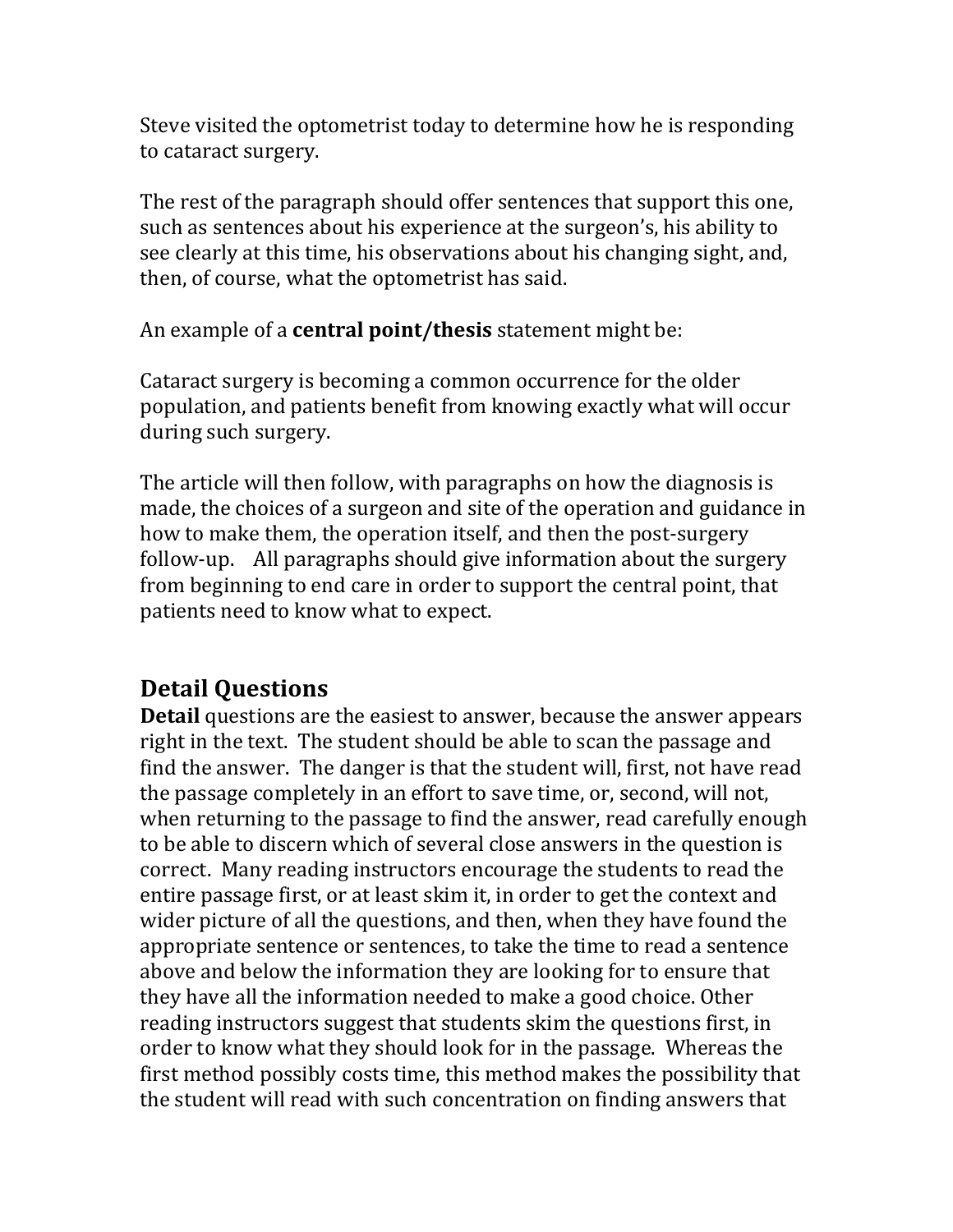he or she will miss information that is related to and needed for interpretation of more difficult answers. Teachers and/or students should make the choice of the method based on their own experiences. Naturally, in either case, they should be encouraged to read each choice and the question itself carefully before marking their choices.

Though **detail** questions are always answered in the text, occasionally, though all the information is there to make the correct choice, a small calculation or perhaps a small inference should be made. In other words, the exact answer is not in the text, but all that is necessary to get the answer is there. Here is an example:

Julie was born in the heat of summer, the 7th month of the year, right when the sky was alight with brilliant bursts of colored lights accompanied by deafening noises.

From this sentence, one could get the answer to the detail question like this one: When was Julie born? A good answer would be early in July, even though nowhere in this sentence is that stated explicitly.

# **Vocabulary:**

The **vocabulary** questions in this test, as in most other tests, are directly concerned with words used in the text. The stem of the question will give directions telling where the word is used in the passage. Even if the student knows the meaning of the word, he or she should find the word in the passage and read the sentence where it appears carefully to determine which meaning is the most precise for this particular use. If the word is not part of the student's vocabulary, he or she should be taught, and should practice, how to use context clues to provide the best answer possible. If the student does know the word, he or she should choose the one closest to the meaning she knows that fits the context given. She should also consider secondary meanings as a possibility.

Students often look at a potential choice and then see if that choice fits well in the sentence where the vocabulary word is. While this technique is a good one, they must remember that wrong words can fit in the sentence grammatically and even meaningfully, but that doesn't make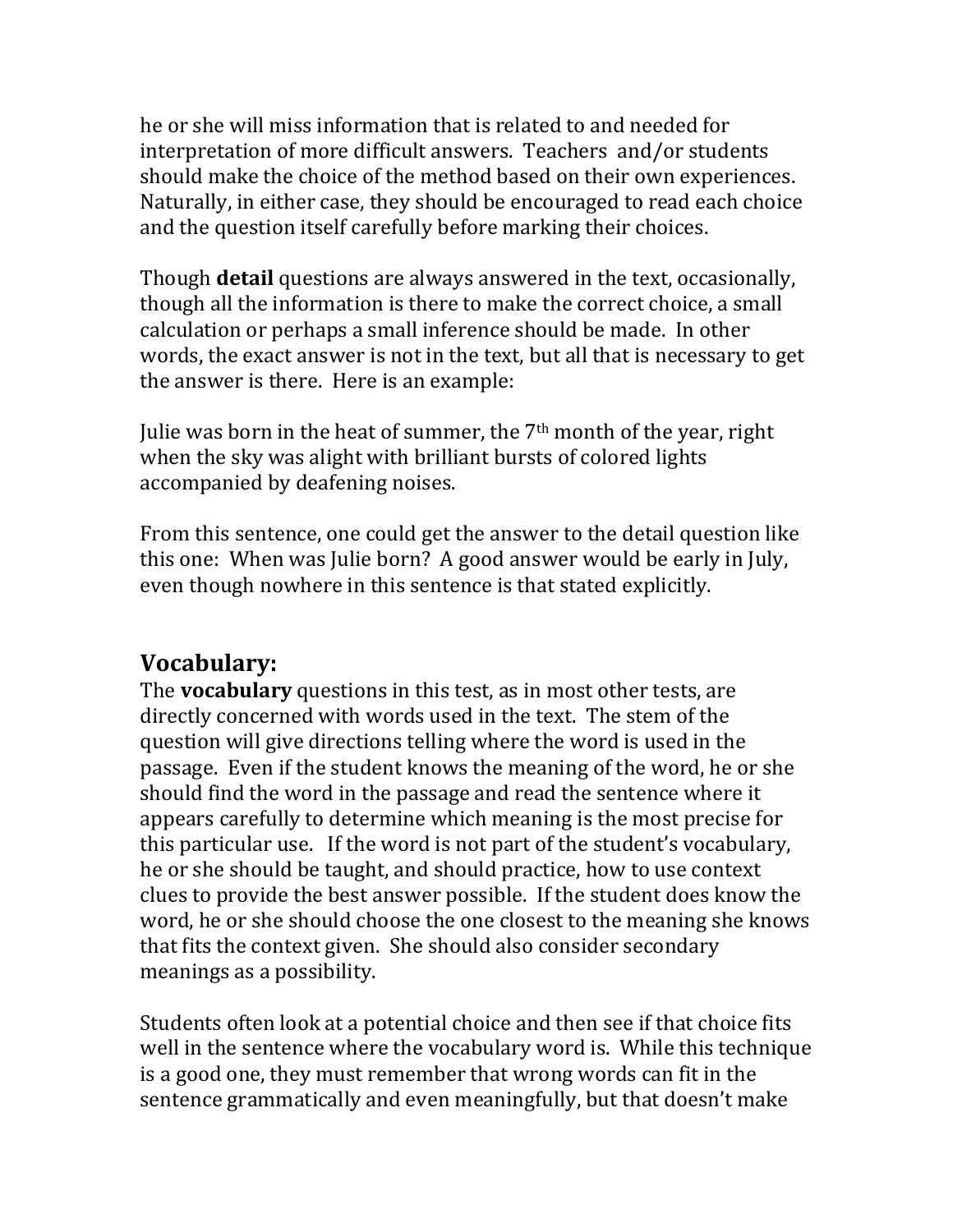the choice the best answer, the one closest to its established "dictionary" meaning and the one that will transfer in other situations.

Here is an example: The ardent discussion between the rich guy talking about taxes and the woman lacking health care was fascinating.

Words like" angry", "entertaining", and "devoted," all could fit if they are placed in the sentence, but would be incorrect in that context. "Passionate" would be a better answer.

## **Transitions and Patterns of Organization**

**Transitions** are words or phrases that connect ideas within a sentence or sentences or show how ideas relate to one another. Using transitions helps clarify ideas by connecting those ideas in a meaningful way. They function as signs that tell readers how to think about, organize, and react to the information being presented. Not only can transitions be used to connect ideas within a sentence or sentences within a paragraph, they can also connect ideas between paragraphs. Please note that different universities may have other ways of explaining these transitions, but for the purpose of the instruction you will need for this test, please use these explanations. The end result in understanding should be the same.

The main types of transitions are as follows:

**ADDITION**- These are transitions that add to an idea or give more information about an idea.

A few of these words and phrases are: In addition, furthermore, moreover, also, another, first, second, further, as well, and

Example: Carolyn was going to fix shrimp for dinner. She **also** decided to make a pasta salad.

**TIME-** These are transitions that tell when something happened. They can give the order or sequence of events or steps in a process or directions.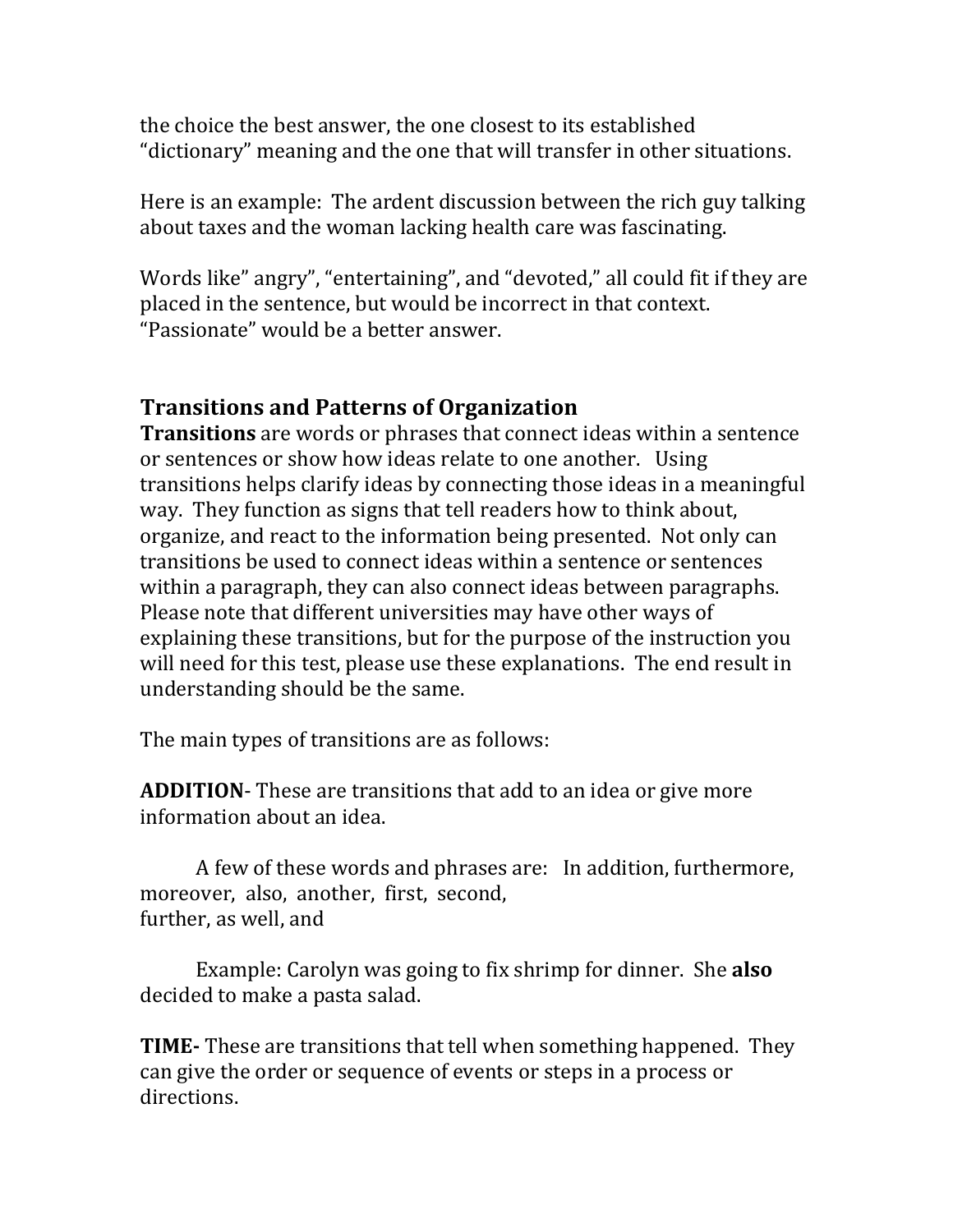A few of these are: before, after, when, then, soon, in the meantime, first, second, immediately, finally, until, later, currently, subsequently

Example: **Before** I went to the doctor's office, I had lunch with friends.

Note that some words like first, second, etc. may be used in both of these first categories, so students will have to pay attention to the way the word is used and ask themselves if the word adds to an idea or shows a time relationship.

**CONTRAST-** These types of transitions are words or phrases that tell **how two ideas may differ** from one another in some way.

A few of these: in contrast, but, however, on the other hand, nevertheless, in spite of, despite, on the contrary, still, yet, notwithstanding, although

Example: **Although** the student in Mrs. Smith's math class did not study for the big exam, she managed to pass it anyway.

**COMPARISON-** These types of transitions are words or phrases that tell **how two ideas are similar** or like each other in some way.

A few of these: in the same way, likewise, just as, similarly, in like manner, both, same, just like

Example: Sara decided she wanted to purchase a blouse **just lik**e her friend Carolyn had.

Students confuse **comparison** (similarities) and **contrasts** (differences). Some think that comparison can be used for both showing similarities and differences. It is important for them to get these straight.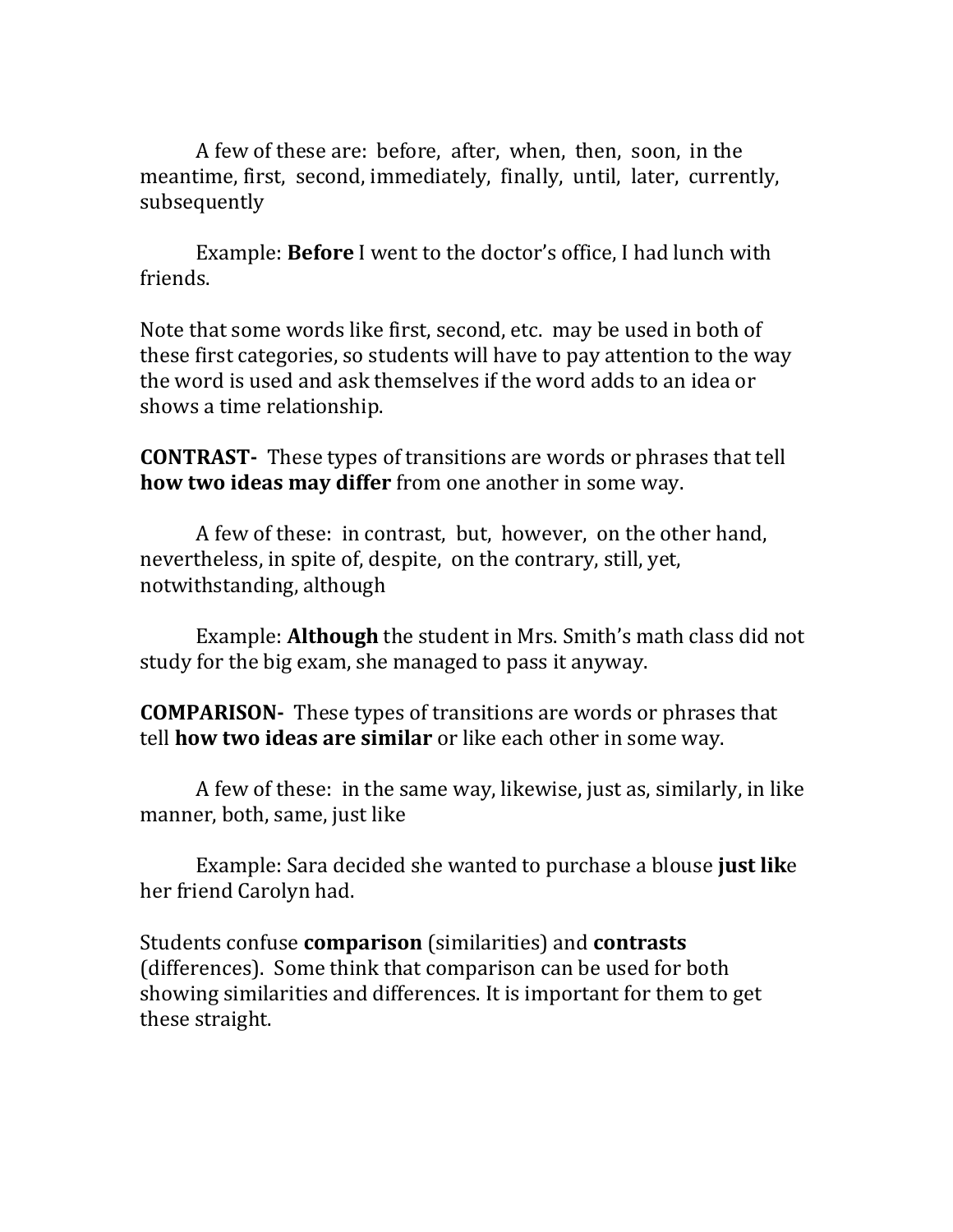**CAUSE AND EFFECT-** These types of transitions give the reasons why or the result of an idea. Some sentences or paragraphs may have one and/or more causes and one and/or more effects, depending on how the transition word is used. These often involve more than one sentence.

A few of these: consequently, because, hence, so, therefore, if...then, since, thus, cause(s), effect(s)

Example: **Because** the student in Mrs. Smith's math class did not study for the exam, she did not pass it and received an F for the course.

Example: The twins were in different classes **because** their parents (1) wished to encourage them to develop their own friends and interests and (2) to discourage competitiveness between them.

**ILLUSTRATION OR EXAMPLE-** These types of transition illustrate or give an example of an idea to help in clarifying the author's meaning.

A few of these: for instance, for example, to illustrate, as an illustration, such as, specifically, to be specific

Example: I like to plant many kinds of vegetables in my garden. **For instance**, last week, I planted green beans and squash.

**PLACE OR POSITION-** These types of transitions show the spatial location of an idea.

A few of these: above, below, inside, outside, beyond, nearby, there, under

Example: Dr. Cannon placed a pillow **under** her husband's head because his neck was hurting.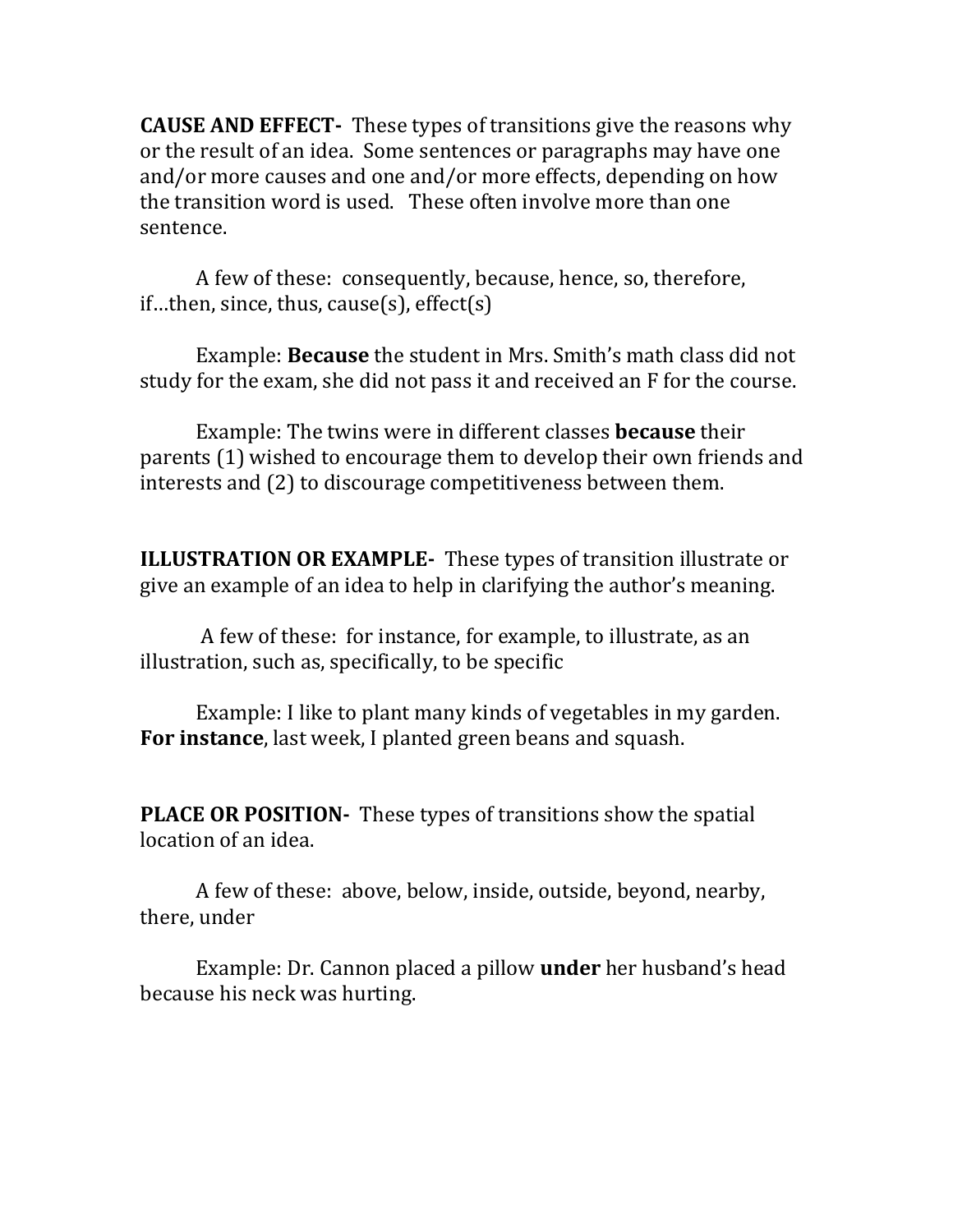**CONCLUSION OR SUMMARY:** These types of transitions let the reader know that the ideas are going to be concluded or summarized in some way.

A few of these: in conclusion, to summarize, in sum, to conclude, on the whole, in summary, finally, in the end

Example: **To conclude**, one should always consult the airline's mobile app before heading to the airport.

#### **Patterns Of Organization**

**Patterns of organization** simply tell the reader how a paragraph or passage is constructed in order that the reader can understand the content more easily.. Writers may use certain patterns to make sure the paragraph is structured in such a way as to make the ideas connect so these ideas make sense to the reader. Authors may choose to use transitions to indicate the pattern they are using, but that is not always the case. Some patterns are implied so the reader has to look for other signals to figure out the pattern. Here are the main patterns of organization that we use:

**Simple List or List of Items:** In this pattern, an author lists a number of ideas in a paragraph in no particular order. He may use addition transitions such as "first, next, also, furthermore, etc." to let the reader know when he is moving from one idea to another. However, the use of "first, second, and so forth" indicates addition in such a case; it does not mean that the items occurred in this order, or even that there is such a priority to the items. It simply is a list, with no attachment of greater importance of one item than another.

**Time Order:** This pattern may also be called chronological order or sequence when the author describes the order in which events occur in time. The transitions that are mainly used in this pattern are words or phrases like "first, second, then, when, in the meantime, before and after". The author may describe a process or the order in which things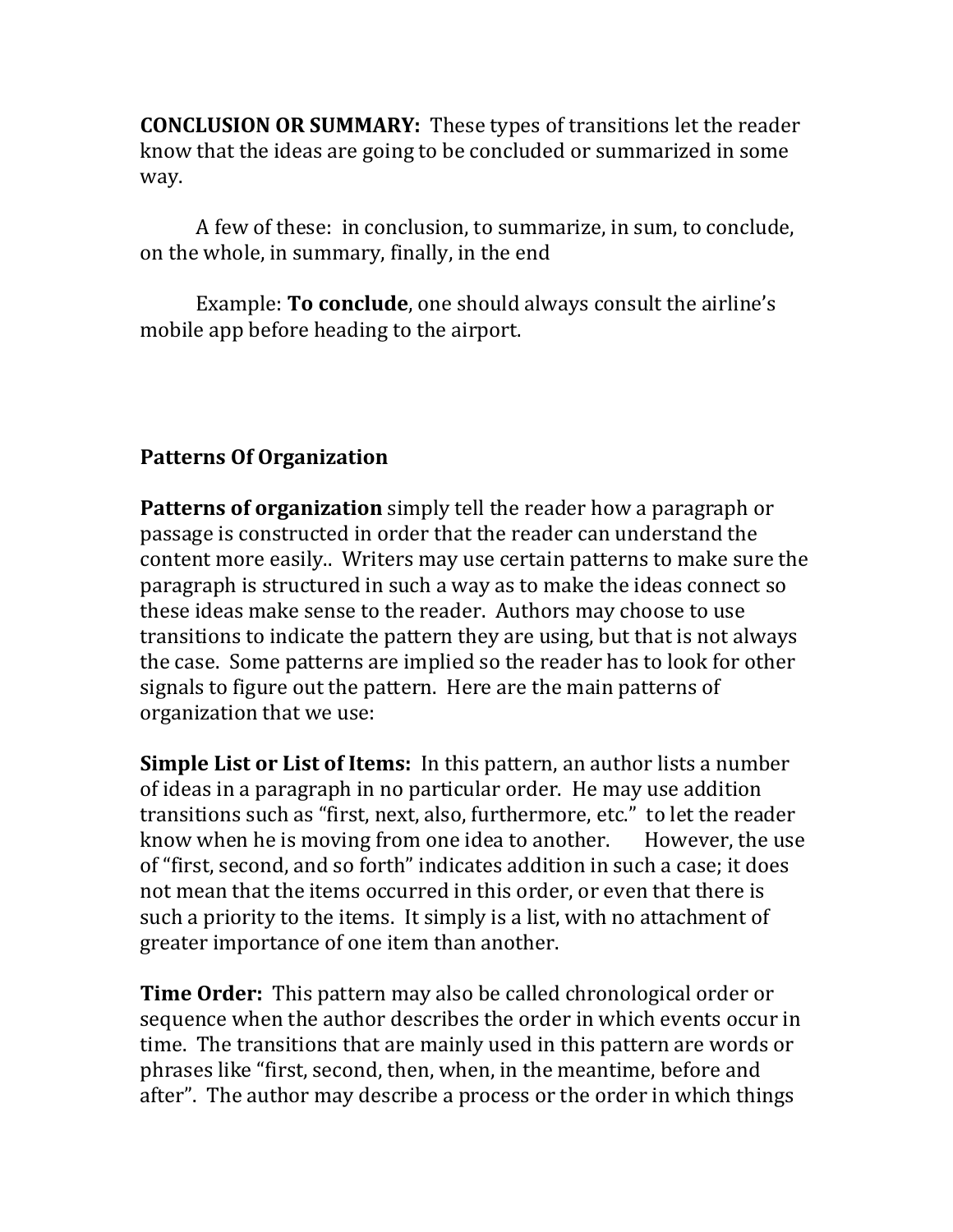are done or how they work , using time transitions as well. It is important to emphasize to students that the order of the details in the paragraph can be important because these events or processes occurred in that order in time, especially if the earlier mentioned transitions are used. If the order doesn't appear to be significant, then probably the pattern is one of addition.

**Compare and/or Contrast:** This pattern will discuss the similarities and/or differences among ideas, theories, concepts, objects, or persons. The author may choose to compare by using such transitions as "likewise, similarly or other comparison transitions" or the author may choose to contrast by using such transitions as "however, but, in contrast or other contrast transitions." It is important to note that some authors choose to compare and contrast in the same paragraph or passage. A common error in noting (and writing) these patterns is that students confuse the meaning of the two words. "Compare" means to find similarities, and "contrast" means to find differences.

**Definition and Example:** This pattern will define a term or a phrase or even an idea or concept and then give one or more examples to explain the term. The transitions used here may be words or phrases like "such as, for example, for instance, to illustrate, etc." Sometimes authors simply define with no examples given.

**Generalization and Example:** This pattern provides examples that help to explain or clarify a broad, general statement. The transitions that may be used in this pattern are words or phrases like "such as, for instance, for example, as an illustration, etc. "

**Cause and Effect:** This pattern describes how one or more things cause or are related to one another. Transition words or phrases that usually indicate a cause are words like "because, since, reason, leads to, due to, causes, etc". and words like "consequently, results in, etc." indicate an effect. What is important to note here is that some paragraphs or passages may have one or more causes and/or effects, creating a chain. When one thing is caused by or is the result of another, this pattern is indicated.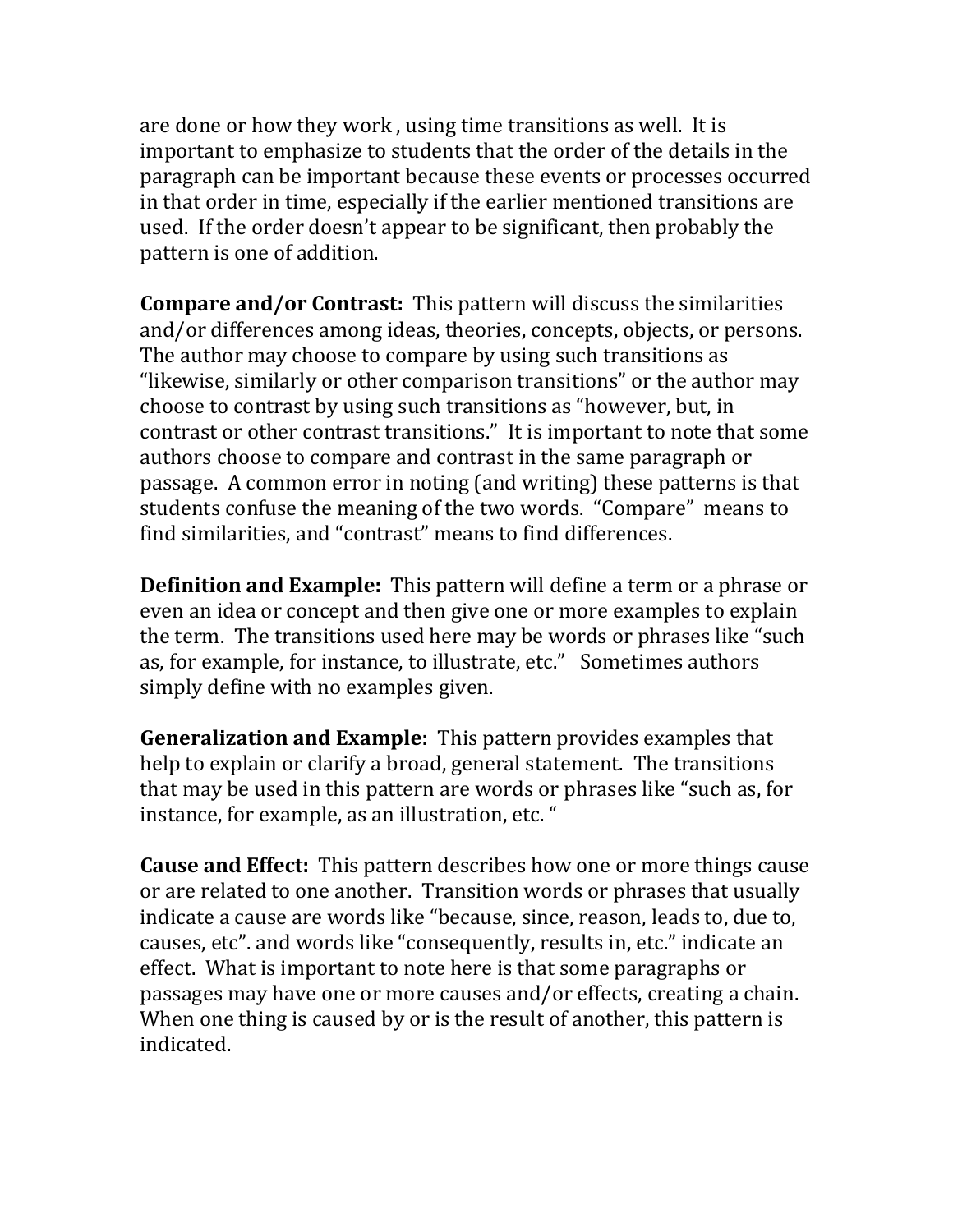Teachers should try to find paragraphs that illustrate each pattern and have the students practice finding the transitions and the patterns of organization. There are many online resources that supply practice for this skill. To reinforce and transfer these concepts to another area, teachers can have students write paragraphs or short essays with each pattern. Teaching these patterns, or at least some of them, used to be the norm in university freshman composition courses, but the practice has changed lately.

## **Fact and Opinion**

Learning to recognize **facts and opinions** while reading is an important critical reading skill. Many times authors, especially of textbooks, will mainly give the reader facts or objective evidence that can be proven. In other words, the reader can find out more about the statement by looking it up to discover whether or not it is true. Readers cannot assume that, just because something is written down or appears on the internet, it is a factual statement. Many students do assume that, however. Further, authors will present subjective information, which is information that cannot be proven true or false because it is based on an opinion. Sometimes these statements will contain value words or words that you and I place a different value on, which means those statements cannot be proven objectively. Here is an example:

Kentucky is home to the Kentucky Derby, which is held at Churchill Downs in Louisville.

This statement can be checked out by the reader and shown to be factual. However, the author could have written something like this:

Kentucky encourages gambling when it hosts the Kentucky Derby at Churchill Downs in Louisville.

This statement is an opinion mixed with factual information because there is no way to prove that Kentucky wants people to gamble. The word "encourages" is a value word that cannot be proven objectively.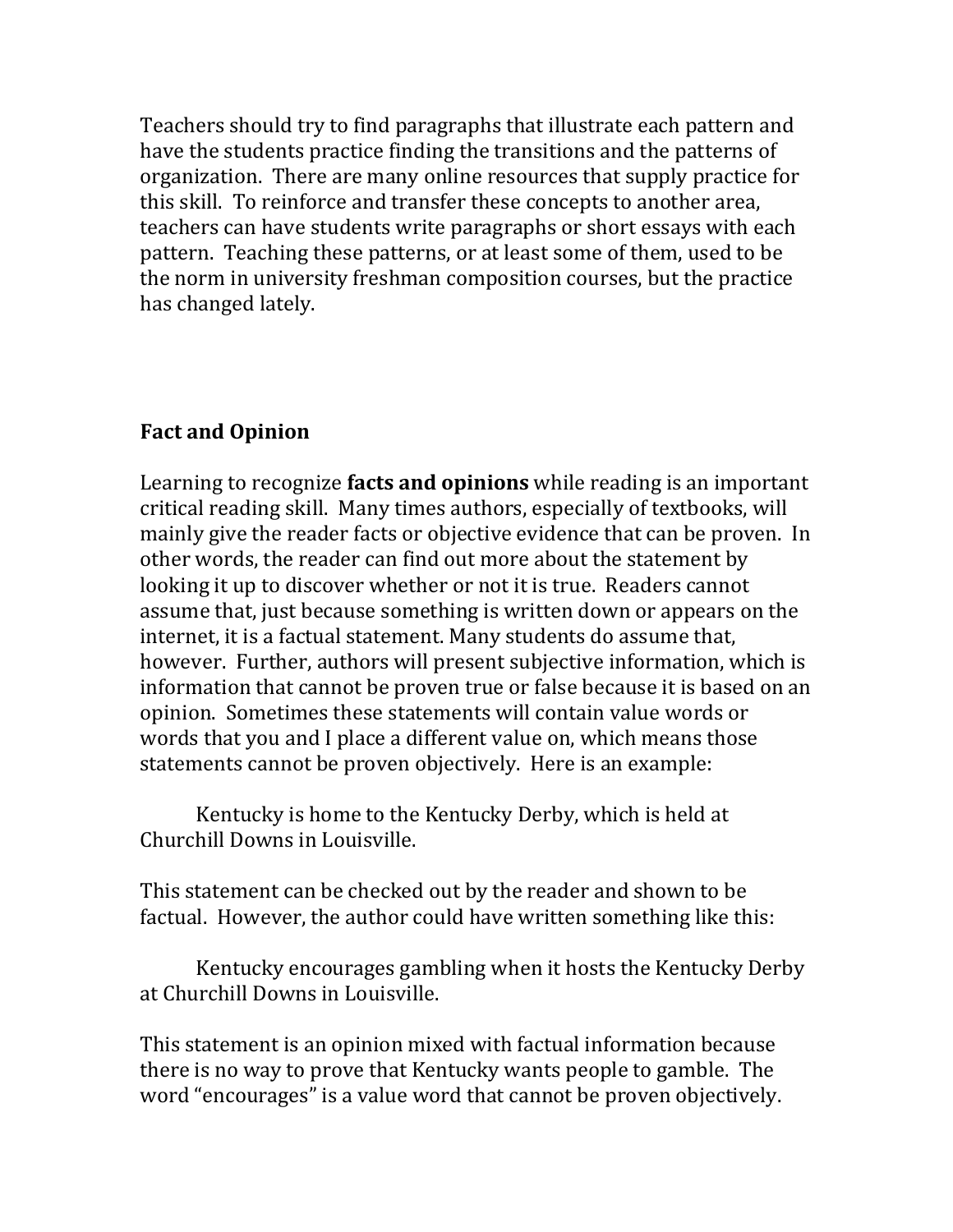Now look at the next example:

When coming to the Kentucky Derby, people bet on horses, which is not something the state of Kentucky should be encouraging.

This statement is a mixture of a fact (people bet on horses at the Derby) and an opinion (Kentucky should not encourage people to bet on horses). Students need to realize that sometimes authors cleverly mix fact and opinions together. Being a critical reader will help the student separate the facts from the opinions. Teachers should try to find articles that the students can read to help them discern the difference between a fact and an opinion. There are many online resources that can assist with this skill.

#### **Making an Inference**

**Making an inference** is a critical reading skill that all students will need during their college career or as they move in to a profession. Making inferences involves reading between the lines to determine the author's implied meaning. Authors do not tell us everything they want us to know, but they will give us details that will help us come to a logical idea or conclusion. We arrive at this idea or conclusion by using logical reasoning. We are making an educated guess based on the clues the author gives us in the passage, or what is known, our own knowledge and experience, and logical reasoning. When working with students on making inferences, have them carefully look at the facts that are presented and draw conclusions based on those facts. It is important to note here that students can make faulty inferences or jump to the wrong conclusion when they read too much into the facts the author is presenting or add their own, sometimes faulty, information or previous conclusions, and then do not think logically about those facts. If a student reads that a person's weight is 250 pounds, the student might make the inference that the person is overweight when the student does not have enough information to know. If the person mentioned is 7 feet tall, then 250 pounds might not be considered overweight. There are many online resources, YouTube videos and examples that can assist with this skill. Using pictures or cartoons is a great way to introduce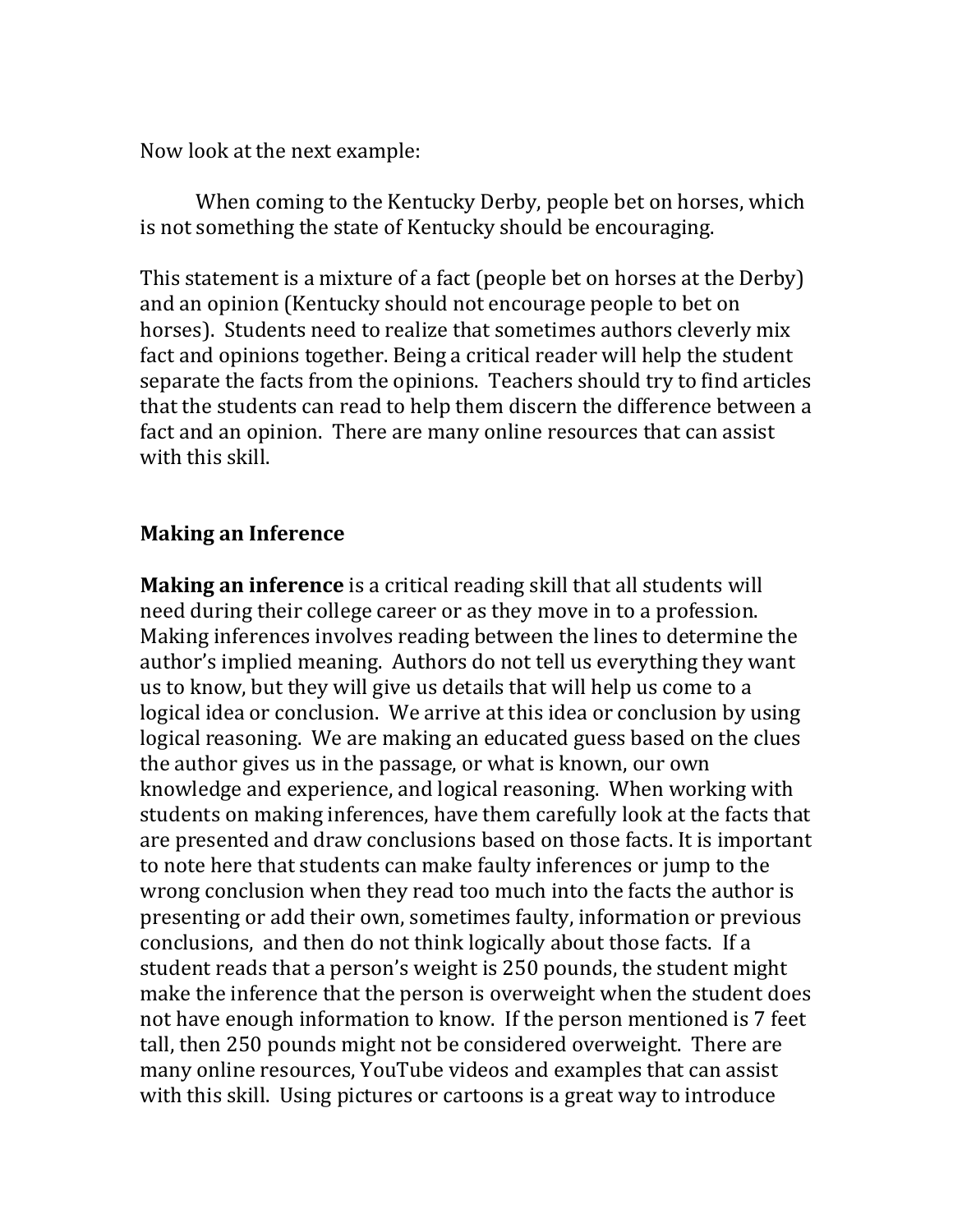inferences. Have the students look at the image and ask them what they see (what is known) and what logical inferences or conclusions they can make based on what they see. They may, of course, draw conclusions about the artist's opinions, but as long as they recognize that what they have is an opinion, they have used the skill well.

#### **Author's Purpose and Tone**

#### **Purpose:**

When an author sits down to write, he or she usually has a purpose in mind. The students need to remember when looking for the author's purpose to look at it from the author's point of view. This means that regardless of how the passage made the student feel, the author is approaching his or her subject matter with a purpose that has nothing to do with the student's feelings— only the author's. The main purposes for writing are:

**To Inform**- This purpose is the result occurs when an author presents the facts objectively. This type of article is written to enlighten the reader or provide the reader with more information about a topic. Authors of textbooks, reference books, or manuals mainly write to inform. A newspaper reporter may report the facts on the front page of the paper so his purpose is to inform the reader about a subject, and, theoretically, he does not insert his opinion into the article. If the same author writes a piece for the editorial page or the features section, then the convention is that the author can, and probably should, insert his own opinions as well as the opinions of others. Lately, however, opinion statements have been creeping into the articles written for the front page and news sections, sometimes confusing all of us.

**To Persuade-** When an author wants the reader to believe what he believes about a subject and is trying to compel readers to take action, convince them of an idea through argument or to reaffirm existing beliefs, he writes to persuade. Students can read examples of persuasive articles in the editorial section of the newspaper, sales brochures, or in advertisements. Another example is a campaign speech.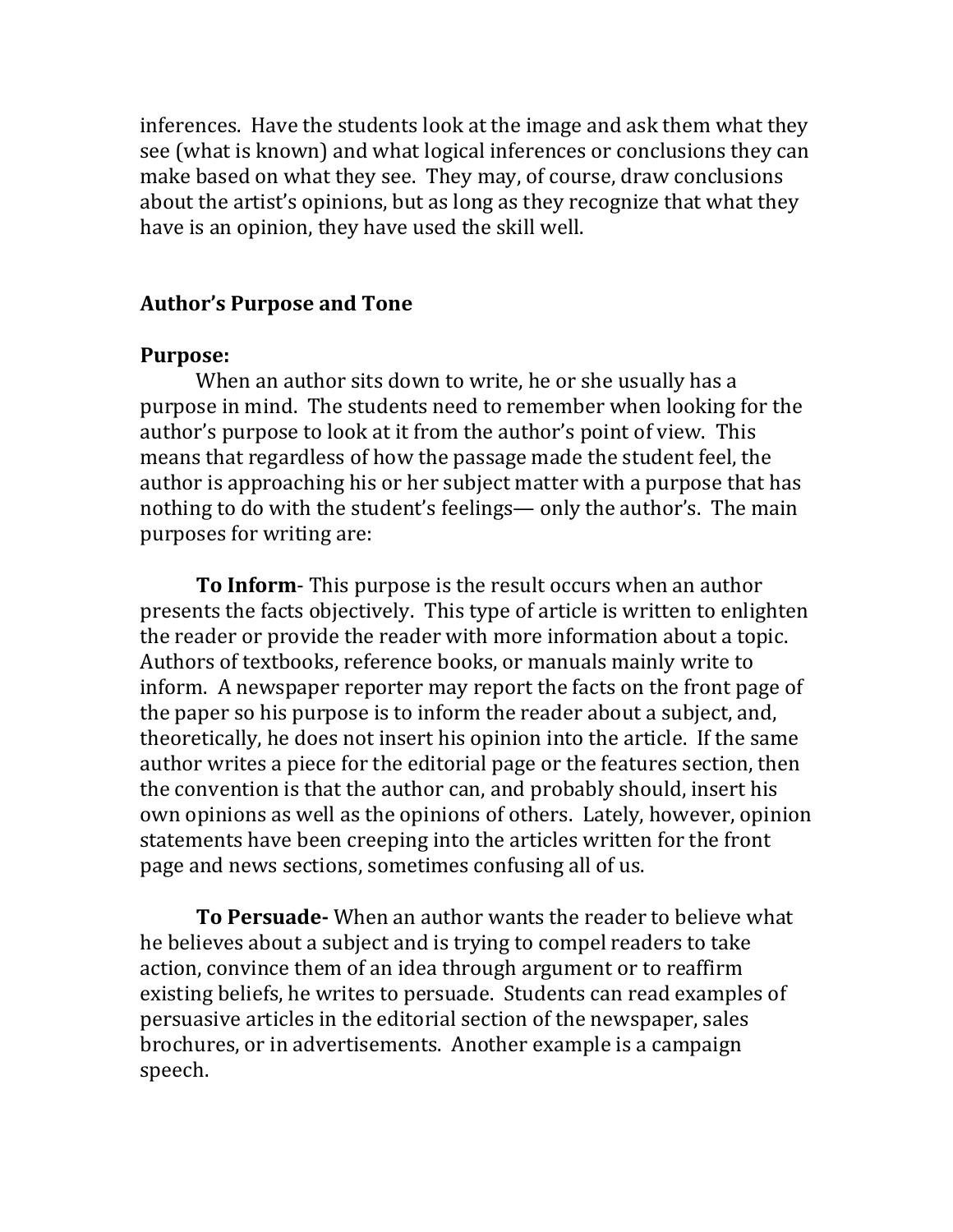**To Entertain-** When an author wants to entertain or amuse readers, he writes to entertain. The author wants to evoke some emotional response in the reader with a story, poem, play or song. Magazine articles are sometimes written to entertain. The emotion evoked can be funny, sad, benevolent, loving, — any emotion.

There are other purposes, such as to incite, to argue, to punish, to extol, but in general these are all subsets of the ones given above.

The danger for students who are learning this critical reading skill is that they may be reading something that is mainly informative, but they themselves find it entertaining, so they think that is the purpose. For example, the student could find reading a newspaper article entertaining when the primary purpose of the article is to persuade him to a particular point of view. A student may read something that is supposed to entertain him, but he is not amused or entertained, so he thinks that is not the purpose. The student has to remove himself and his feelings from the article and simply ask why the author created it. A comedian wants to make us laugh and that is his purpose, but we do not always find what he says funny. However, that does not change his purpose.

#### **Tone:**

The **tone** of an article indicates the author's attitude about his or her subject. The author uses words and writing style to convey his or her tone to the reader. As with purpose, the student has to look at the material from the author's point of view and remove personal feelings. For example, an author may use words to convey anger, but the student is not moved to anger by the subject, so he or she does not determine the correct tone. Tone is usually described by adjectives; it would be helpful if students could review tone words and have a good understanding of what these words mean. Some examples of tone words are "optimistic, pessimistic, cynical, critical, depressed, solemn, sarcastic, ironic, indignant, cheerful, vindictive, subjective, objective, or outraged." These are only a few examples and many more can be accessed online. Students should practice this skill by reading different kinds of articles and identifying the author's tone. An author may